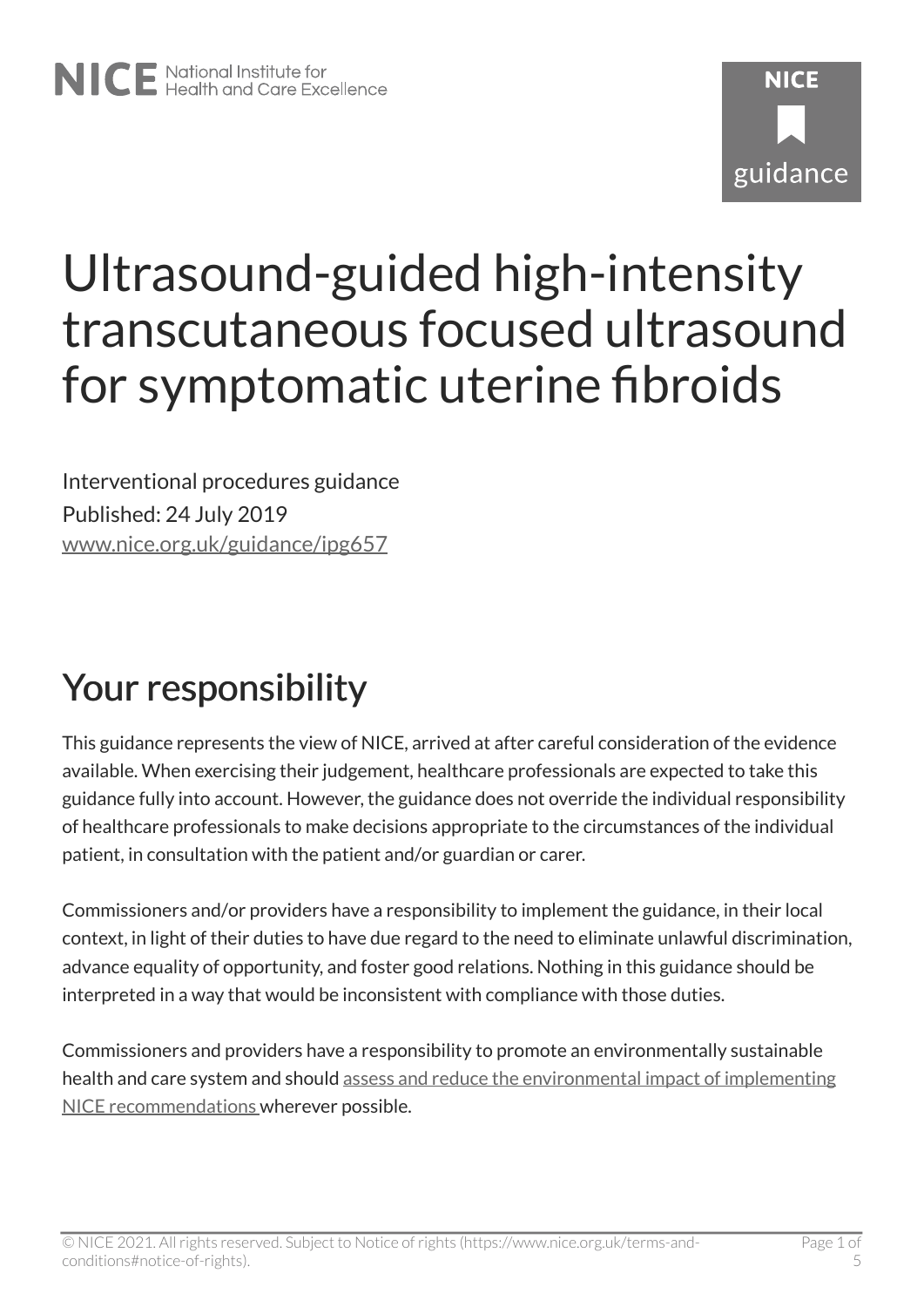#### 1 Recommendations

- 1.1 Current evidence on the safety of ultrasound-guided high-intensity transcutaneous focused ultrasound for symptomatic uterine fibroids shows there are well-recognised complications including skin burns. The evidence on efficacy is limited in quality. Therefore, this procedure should only be used with special arrangements for clinical governance, consent, and audit or research. [Find out what special arrangements mean on the NICE interventional](https://www.nice.org.uk/about/what-we-do/our-programmes/nice-guidance/interventional-procedures-guidance/recommendations)  [procedures guidance page.](https://www.nice.org.uk/about/what-we-do/our-programmes/nice-guidance/interventional-procedures-guidance/recommendations)
- 1.2 Clinicians wishing to do ultrasound-guided high-intensity transcutaneous focused ultrasound for symptomatic uterine fibroids should:
	- Inform the clinical governance leads in their NHS trusts.
	- Ensure that patients understand the procedure's safety and efficacy, as well as any uncertainties about these and provide them with clear written information to support [shared decision making](https://www.nice.org.uk/about/what-we-do/our-programmes/nice-guidance/nice-guidelines/shared-decision-making). In addition, the use of [NICE's information for the public](http://www.nice.org.uk/guidance/IPG657/InformationForPublic) is recommended.
	- Audit and review clinical outcomes of all patients having ultrasound-guided high intensity transcutaneous focused ultrasound for symptomatic uterine fibroids. [NICE](https://www.nice.org.uk/guidance/ipg657/resources) [has identified relevant audit criteria and has developed an audit tool](https://www.nice.org.uk/guidance/ipg657/resources) (which is for use at local discretion).
- 1.3 During the consent process clinicians should tell patients that their symptoms may not be fully relieved and may return, and that further procedures may be needed. They should also tell patients about the risk of skin burns. Patients considering pregnancy should be told that the effects of the procedure on fertility and future pregnancy are uncertain.
- 1.4 Patient selection should be done by a multidisciplinary team including a gynaecologist and an appropriate imaging specialist.
- 1.5 The procedure should only be done in specialised centres by clinicians with specific training in this technique.
- 1.6 NICE encourages further research and prospective data collection. Studies comparing ultrasound-guided high-intensity focused ultrasound with other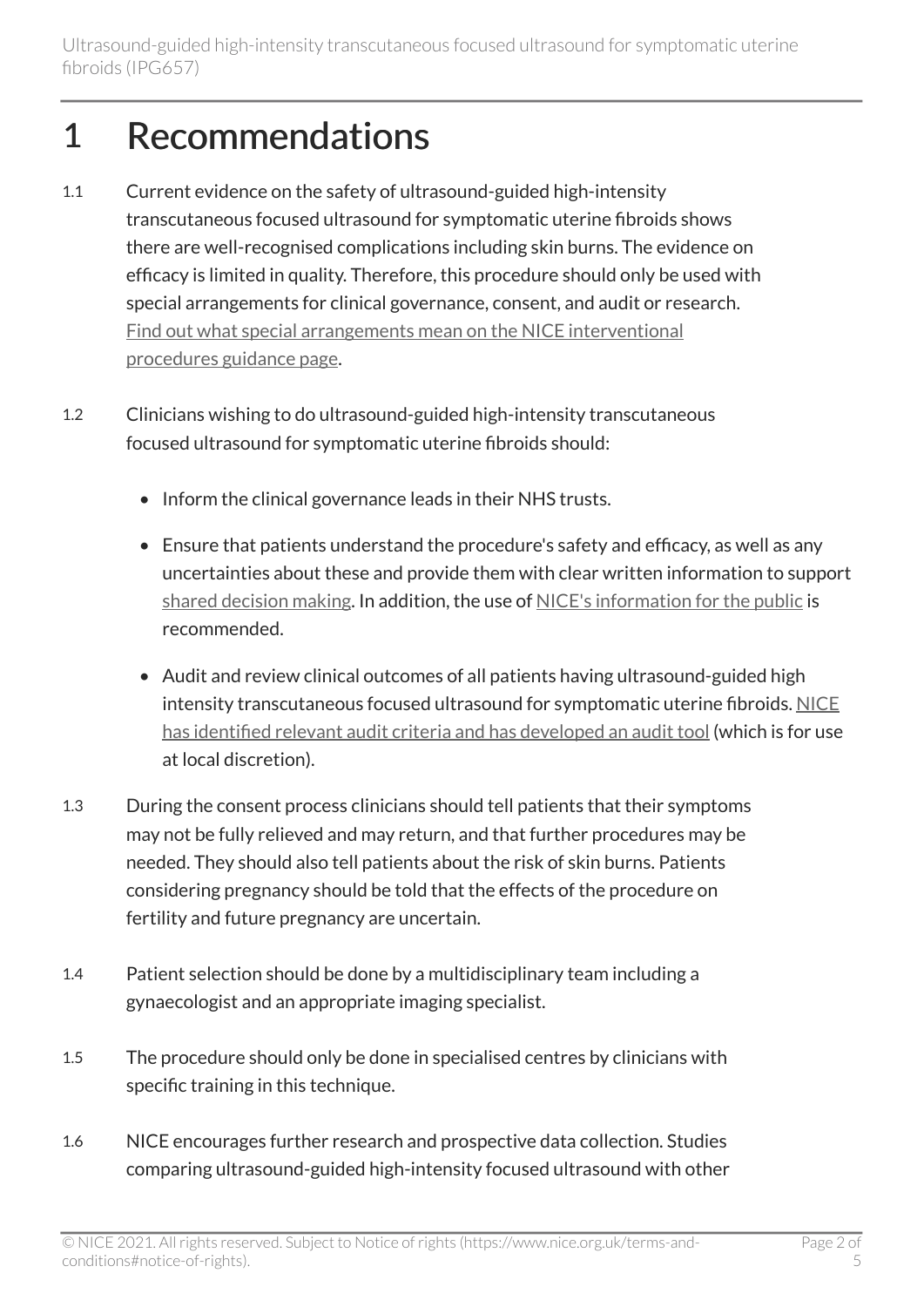therapies such as uterine artery embolisation and MRI-guided high-intensity transcutaneous focused ultrasound would be useful. Studies should report patient selection (including size, location and number of fibroids), patientreported outcome measures, long-term outcomes and subsequent pregnancy rates.

## 2 The condition, current treatments and procedure

#### The condition

2.1 Uterine fibroids are benign tumours of the uterine wall. They can be asymptomatic or cause symptoms including menorrhagia, intermenstrual bleeding, pelvic pressure or pain, and urinary incontinence. They can be associated with fertility problems and miscarriage.

#### Current treatments

2.2 Treatment depends on whether the fibroids cause symptoms, and if the person would like to have children in the future. For symptomatic fibroids, treatment options include medications, interventional radiology and surgery. Interventional radiology treatments include uterine artery embolisation and MRI-guided focused ultrasound. Surgery includes hysterectomy, myomectomy, endometrial ablation techniques and myolysis.

#### The procedure

2.3 Ultrasound-guided high-intensity transcutaneous focused ultrasound (HIFU) for symptomatic uterine fibroids is done with the patient lying face down, with the abdominal wall immersed in degassed water. Intravenous sedation may be used to help minimise body movement. A urinary catheter is inserted to keep the bladder empty during the procedure. Continuous sonographic imaging is used to identify the fibroid(s) with a real-time diagnostic ultrasound scanner integrated into the centre of a therapeutic ultrasound transducer. After the target fibroid has been confirmed, it is ablated by high-intensity ultrasound energy. The patient may have to lie still for up to 3 hours.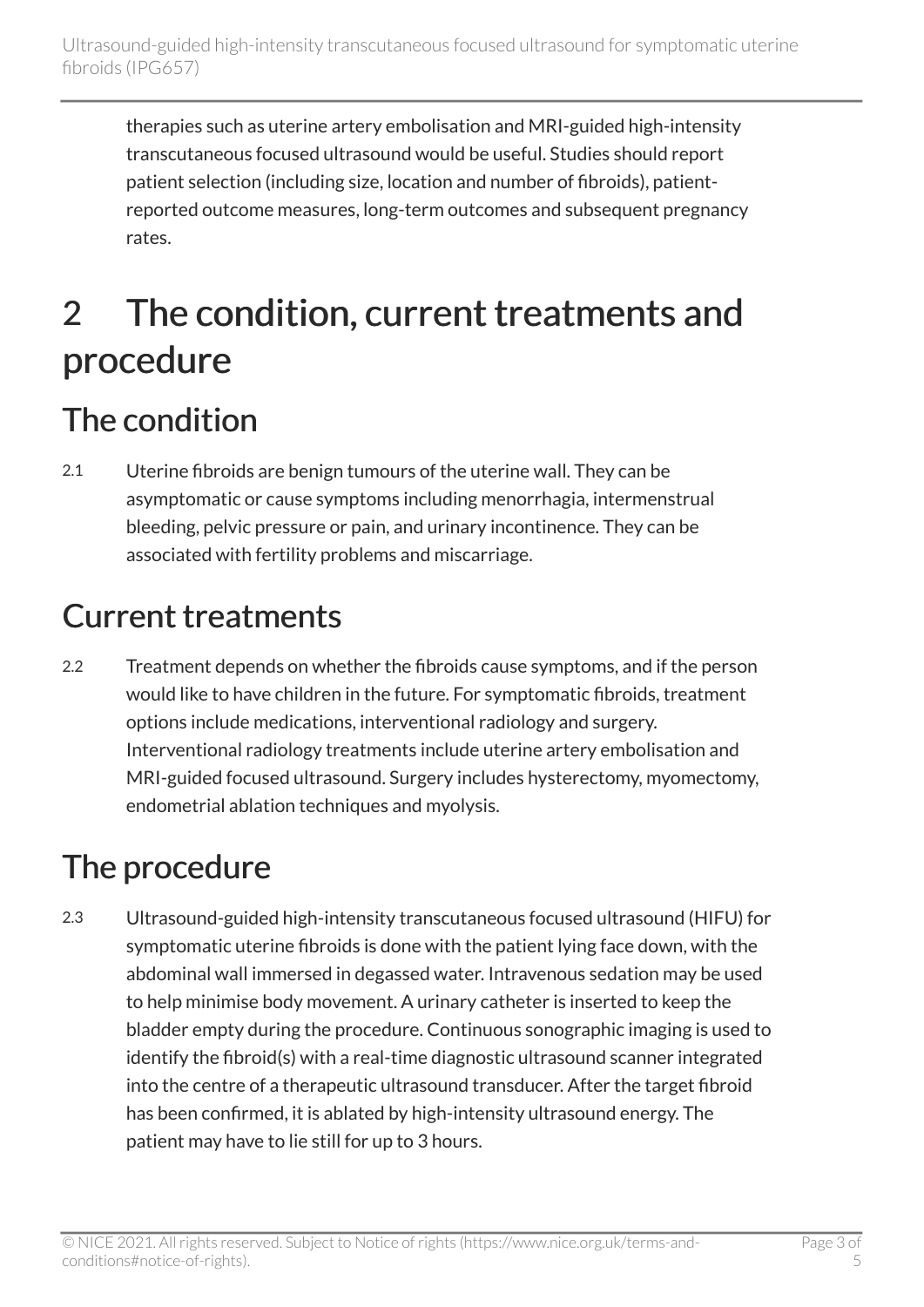2.4 Ultrasound-guided HIFU uses grayscale or echogenicity changes to determine the adequacy of ablation. After treatment, imaging (by ultrasound or MRI scan) is used to evaluate the volume of the fibroid ablated.

#### 3 Committee considerations

#### The evidence

- 3.1 To inform the committee, NICE did a rapid review of the published literature on the efficacy and safety of this procedure. This comprised a comprehensive literature search and detailed review of the evidence from 9 sources, which was discussed by the committee. The evidence included 1 randomised controlled trial, 4 non-randomised comparative studies, 3 case series and 1 case report, and is presented in table [2 of the interventional procedures overview](https://www.nice.org.uk/guidance/ipg657/evidence). Other relevant literature is in the appendix of the overview.
- 3.2 The specialist advisers and the committee considered the key efficacy outcomes to be: patient-reported outcome measures, quality of life, fibroid size, subsequent pregnancy rates and need for further intervention.
- 3.3 The specialist advisers and the committee considered the key safety outcomes to be: pain, skin burns, vaginal discharge and bleeding, and damage to adjacent structures (including bowel injury).
- 3.4 [One commentary from a patient who had experience of this procedure was](http://www.nice.org.uk/guidance/ipg657/evidence)  [received](http://www.nice.org.uk/guidance/ipg657/evidence), which was discussed by the committee.

#### Committee comments

- 3.5 Most evidence reviewed by the committee came from studies done outside the UK and there was some uncertainty about the generalisability of this evidence to the UK setting.
- 3.6 There may be additional safety concerns in patients who have had previous abdominal surgery (including caesarean section); in patients who are obese; and in patients who have a retroverted uterus.

ISBN: 978-1-4731-3457-7